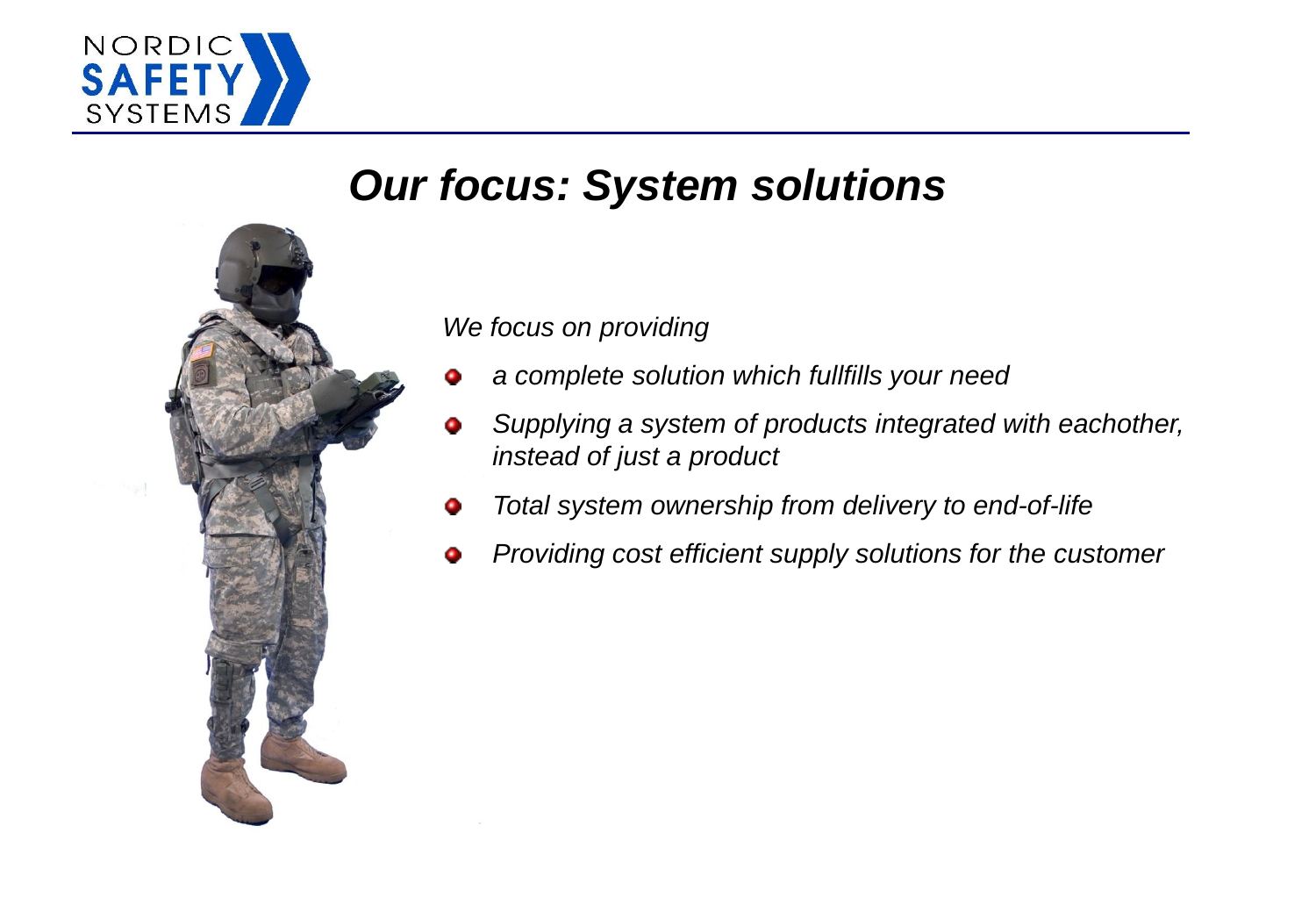

## **Products lines**

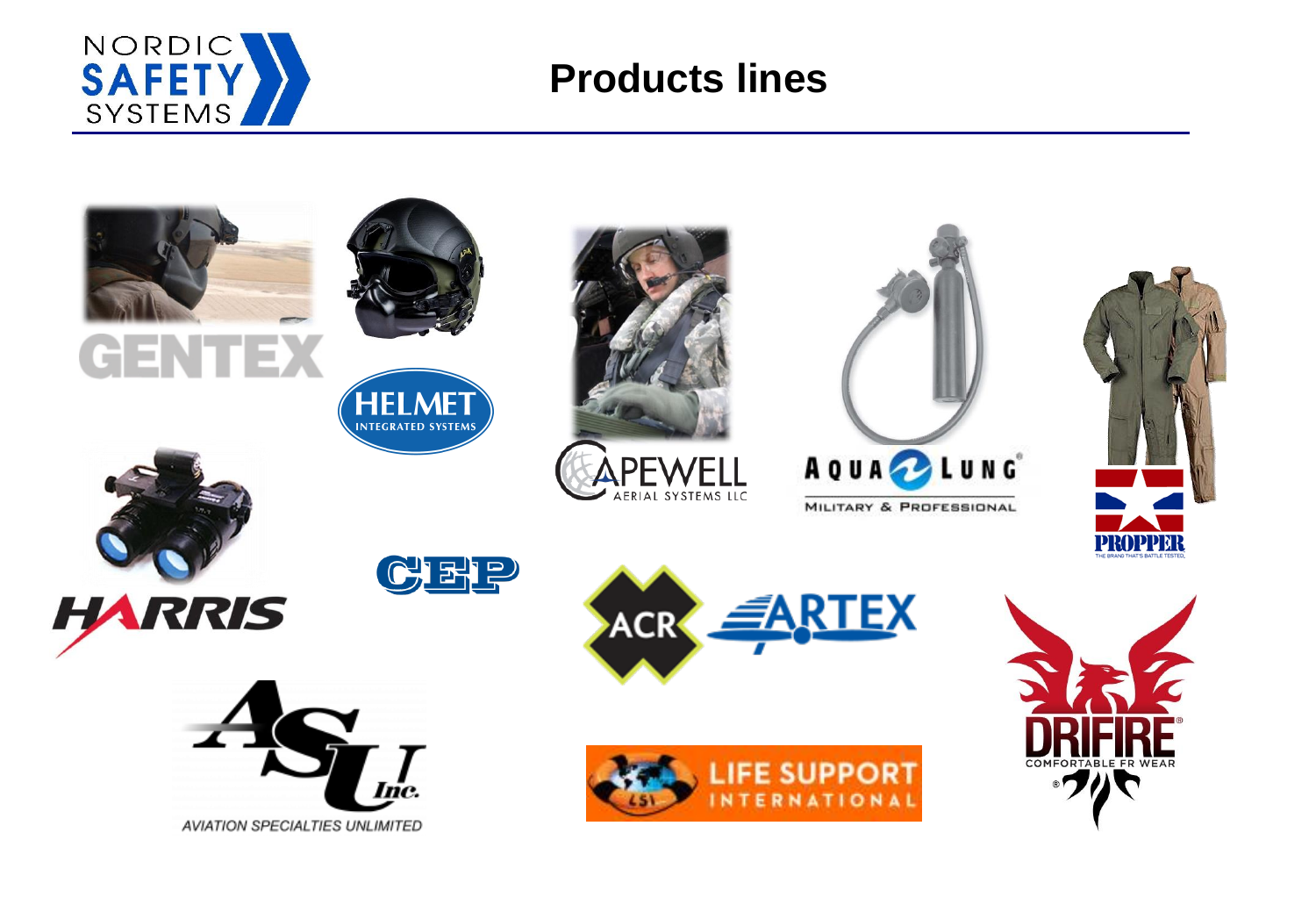

# **GENTEX**

#### **Features**

- Provides a modular multi-purpose platform, highly-configurable design adopted by the U.K. MoD and replacing the ALPHA 200
- ALPHA 900 features a reduced weight aramid/carbon fiber shell and ratcheting nape strap retention system with tensioning ear shells
- Includes dual visor mechanism with option of rigid cover, NVG mount and optional lower maxillofacial shield
- ALPHA ANR available for high-noise cockpit environments
- ALPHA 900 shell is common to rotary and fixed wing configurations, reducing the logistics trail for those responsible for support both types of airframes

#### Optional accessories

- NVG/Non NVG
- Faceguard
- Visors: Laser, High Contrast
- Noise cancellation: CEP and Wirefree CEP
- ANR, military and civilian specification
- Various mic and boom alternatives

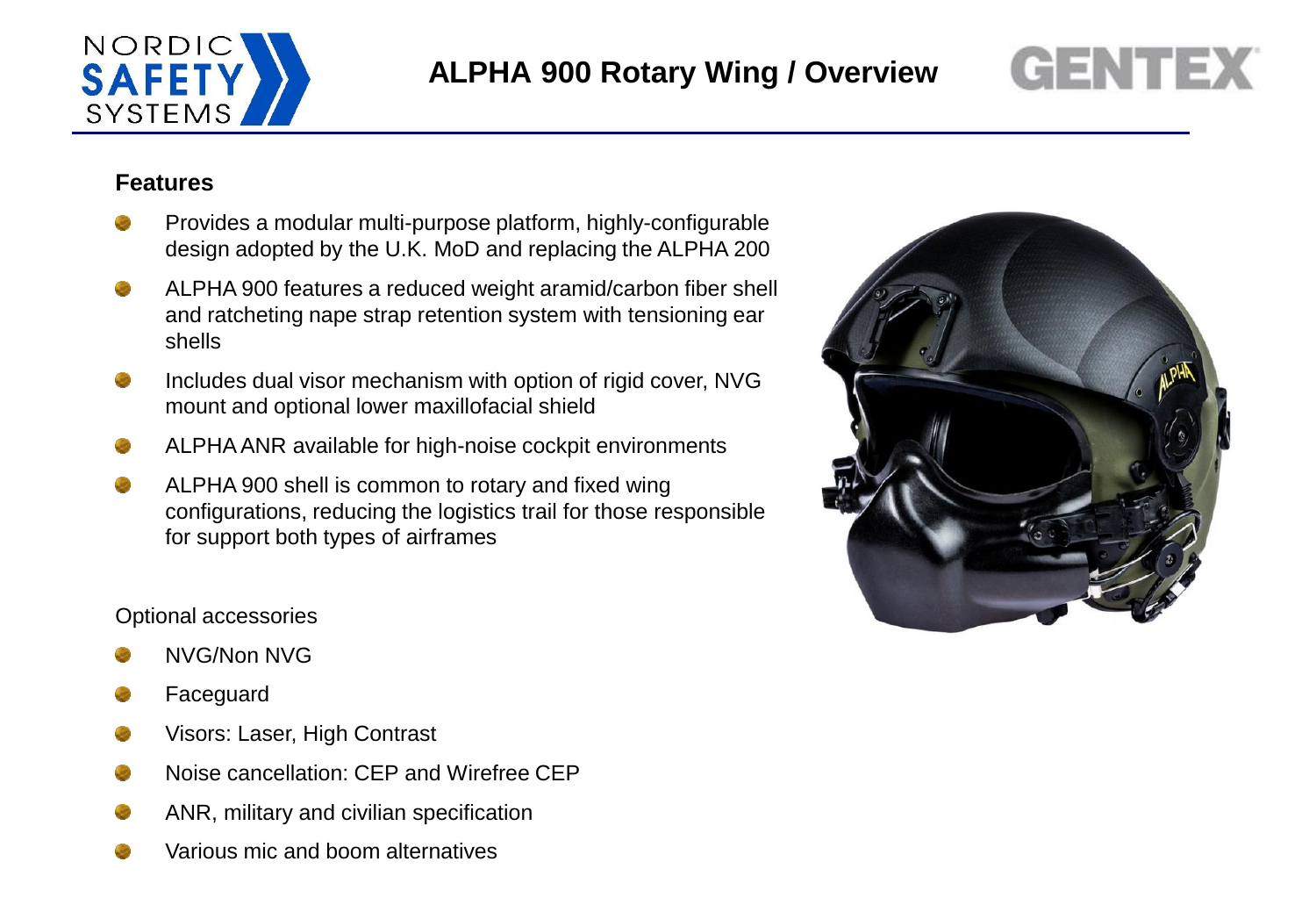



## Key high lights

- Outstanding active noise reduction
- Excellent battery time with Auto shutoff
- Bluetooth Duplex for both low and high impedance headsets
- Quick disconnect connector for quick evac and safety
- Quick adaption to both low and high impedance intercom systems
- Built-in volume control and Flight link compatible recording
- Fully tested, qualified and certified installation by Lightspeed and Gentex
- NSS Local certified service center
- 3-year full warranty